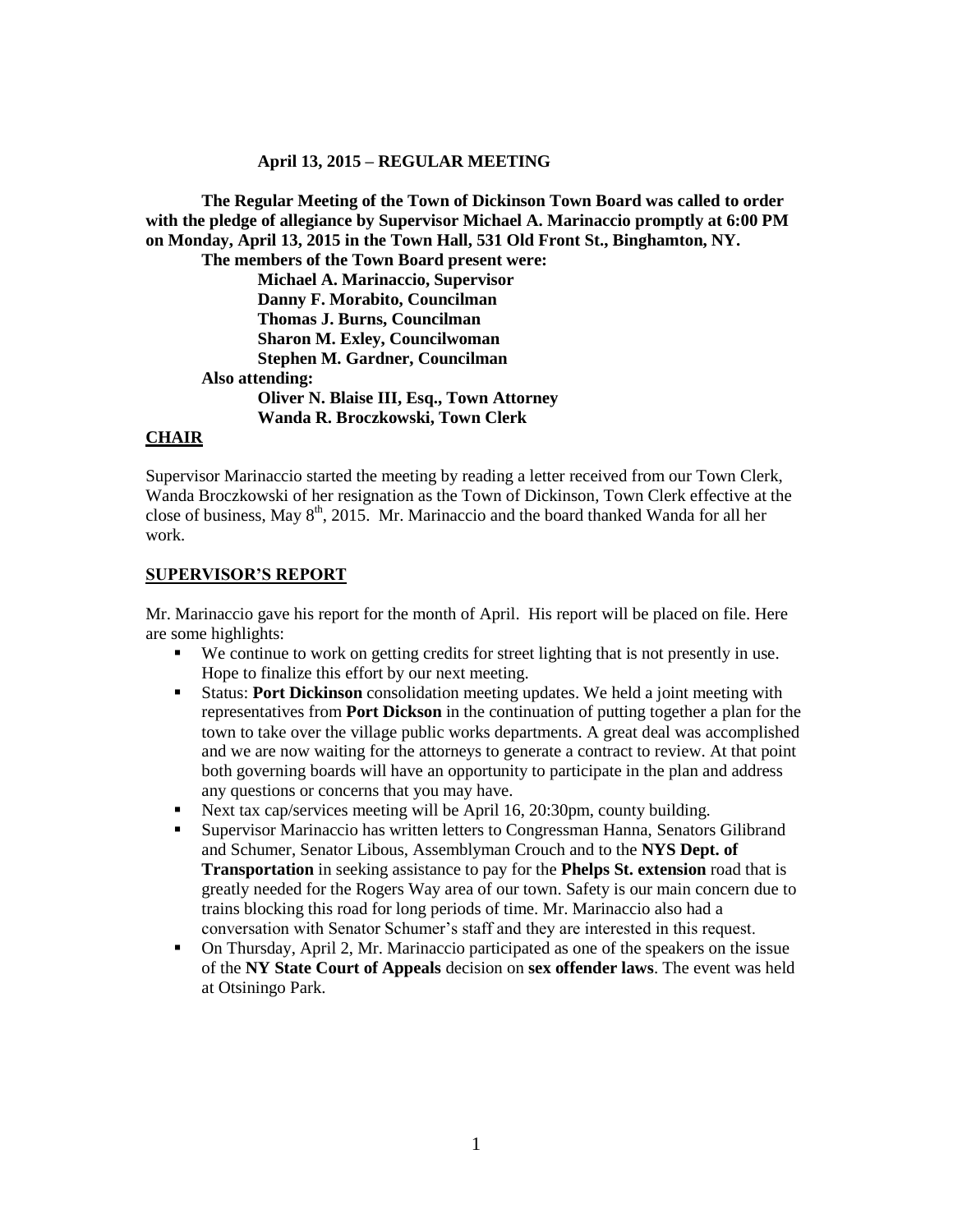# **SUPERVISOR'S REPORT (Continued)**

- The next **AOTV** meeting will take place on Thursday, April 23. Location will be at "My Uncle's Place". The current president Terry Kellogg will not assume his second term so a new candidate will be nominated for that position. The secretary, treasurer and vice-president will take the oath of Office as well as the new President. Our guest speaker will be our very own Oliver Blaise speaking on current issues that are affecting all of our municipalities.
- Joel, Bev and Supervisor Marinaccio met with a representative from **Johnson Controls** to discuss changing all of the street lighting in our town to more efficient energy type lighting. The **City of Binghamton** is now in the process of changing over their lighting with Johnson Controls performing the work. The conclusion was that we are too small of a municipality for Johnson Controls to work with. However, we will be reviewing the possibility of purchasing whatever street lights that we do not own so that we can save money on replacement parts and other savings.
- Mr. Marinaccio was a server on April 9, at the **BOCES** Celebrity Pasta Night. This is a fund raiser to celebrate Autism Awareness with proceeds funding an end of the year carnival. It's a fun event with pasta and meatballs, deserts and refreshments being served.
- The **Second Annual Color Run** will take place at the **SUNY-Broome Campus** on April 26 starting at around 9am. All permits, insurance certificates, etc. are in and up to date. This event was sold out over a month ago with over 5000 people participating. We will have a pre-event meeting on at BCC on Wednesday at noon to go over all aspects of this event.
- On Tuesday, April 14, starting at 11:30 am. Mr. Marinaccio will be participating in a panel discussion with the Broome County Board of Realtors and the new Executive Director of **Unshackle NY**, Greg Biryla. Joining me will be several other elected officials: Greg Deemie, TimWhitesell and Hal Snopek.
- Supervisor Marinaccio talked to a James Millett from  $21<sup>st</sup>$  Century Ventures out of Scranton, PA in regards to the construction startup of the **Microtel Inn**. He said they are awaiting bids and hope to start very soon.
- We want to welcome the management of the newly transferred Super 8 hotel to the **Red Roof Inn.** A lot of work has already been done at this hotel and we are very pleased to have the **Red Roof Inn** here in our town.
- Our Web site has had over 85K page views, 30K visits and over 488K hits.
- The **Prospect Terrace Fire Company's** Annual Pancake Breakfast on Sunday, April 26, from 8am to 12 noon. This is the same date as the Color Run.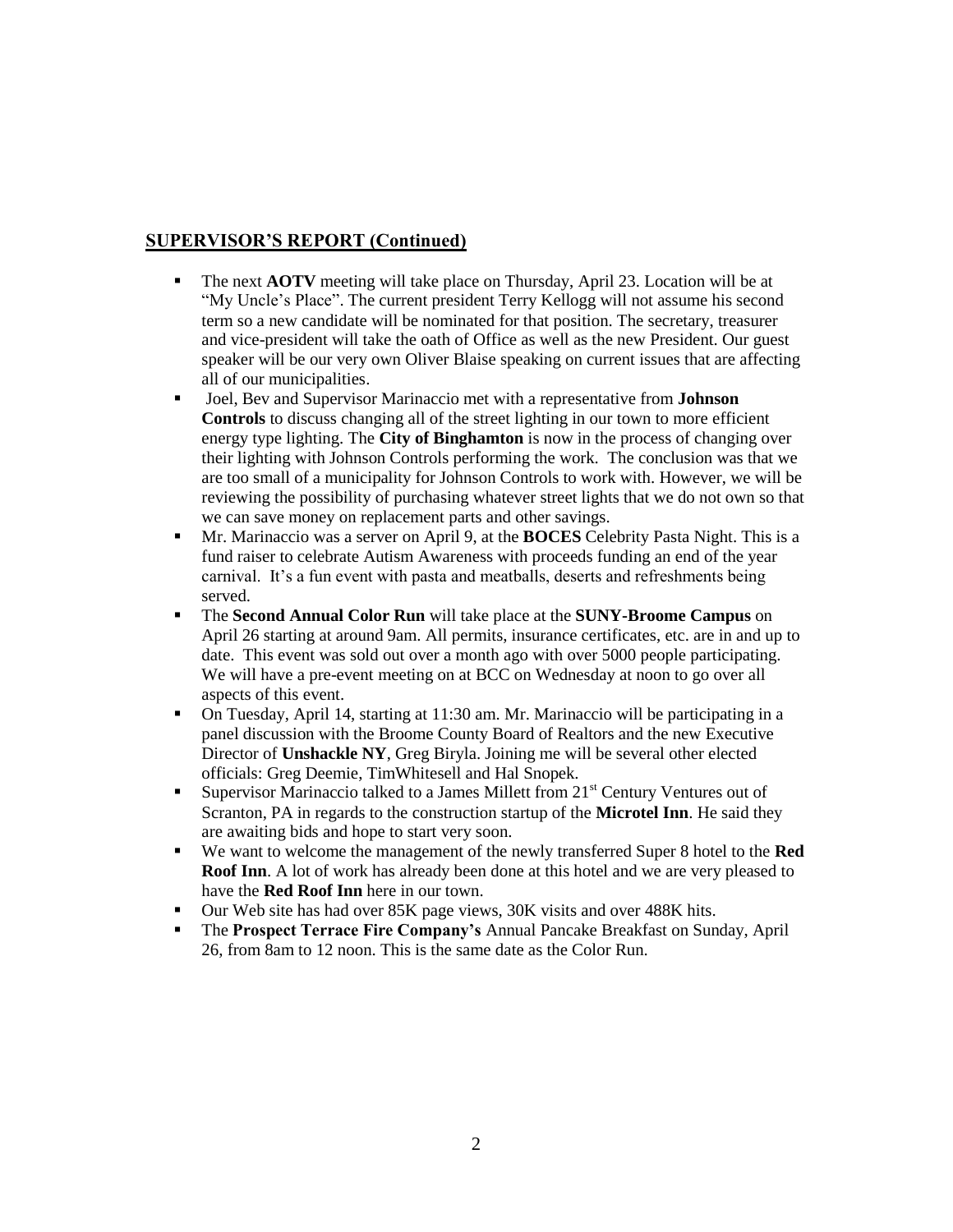# **SUPERVISOR'S REPORT (Continued)**

- **Code violations:**
- **231 Bevier St.**, violation of property maintenance code, various auto parts, tires and other debris. Supervisor Marinaccio visited this site at the request of one of the nearby residents and found the property to be in violation of code as stated in the violation notice. Neighbors are very frustrated with this property and Mr. Marinaccio assured them that we are working as hard as we can to get this place cleaned up.
- **210 Bevier St**. remains a mess. Totally unacceptable condition. An arrest warrant has been sent to the sheriff's department. Mr. Marinaccio spoke to Captain Fred Akshar and he will expedite the warrant as soon as possible.
- **46 Sowden St**. has several violations on this rental property.
- **Dog Control Officer's report**: Supervisor Marinaccio is in receipt of the monthly report by our Dog Control Officer. Roaming dogs, dog owner missing court date, dog owners not picking up dog waste on Adams Drive, wild life calls, barking dog, 4 appearance tickets issued.
- **NYSEG** warning letters None received
- **Town Clerk Finance Report:** Supervisor Marinaccio is in receipt of the monthly town clerk's finance report for March and the February and March reports for the Court. The Court report is generated by NY State Unified Court.

## **PUBLIC COMMENTS**

Supervisor Marinaccio opened the meeting to public comments.

Leonard Gee off of the **Old State Road** area asked about the sewage treatment plant issues and would there be another water and sewer increase? The last one was a 33% increase due to the sewer billing over a year ago. Mr. Marinaccio conveyed to Mr. Gee we will keep residents informed if anything comes from the sewage treatment plant but there is nothing at this time. Also, Mr. Gee reported the 'no parking signs' on the corner of N. Broad and Ely Streets have been removed by teens playing in the roadway to allow them to play ball. There is also a loose sewer catch basin grate in need of repair on North Ely. Mr. Kie will check into the situation.

Jim Love of Orchard Road wondered how we are doing on the (CAP) **Capital Improvement** bond pay off the town took on last year on the water bills for repairs. Mr. Marinaccio replied that we are doing well but the payments will continue for some time until the bond of \$750,000 is paid off.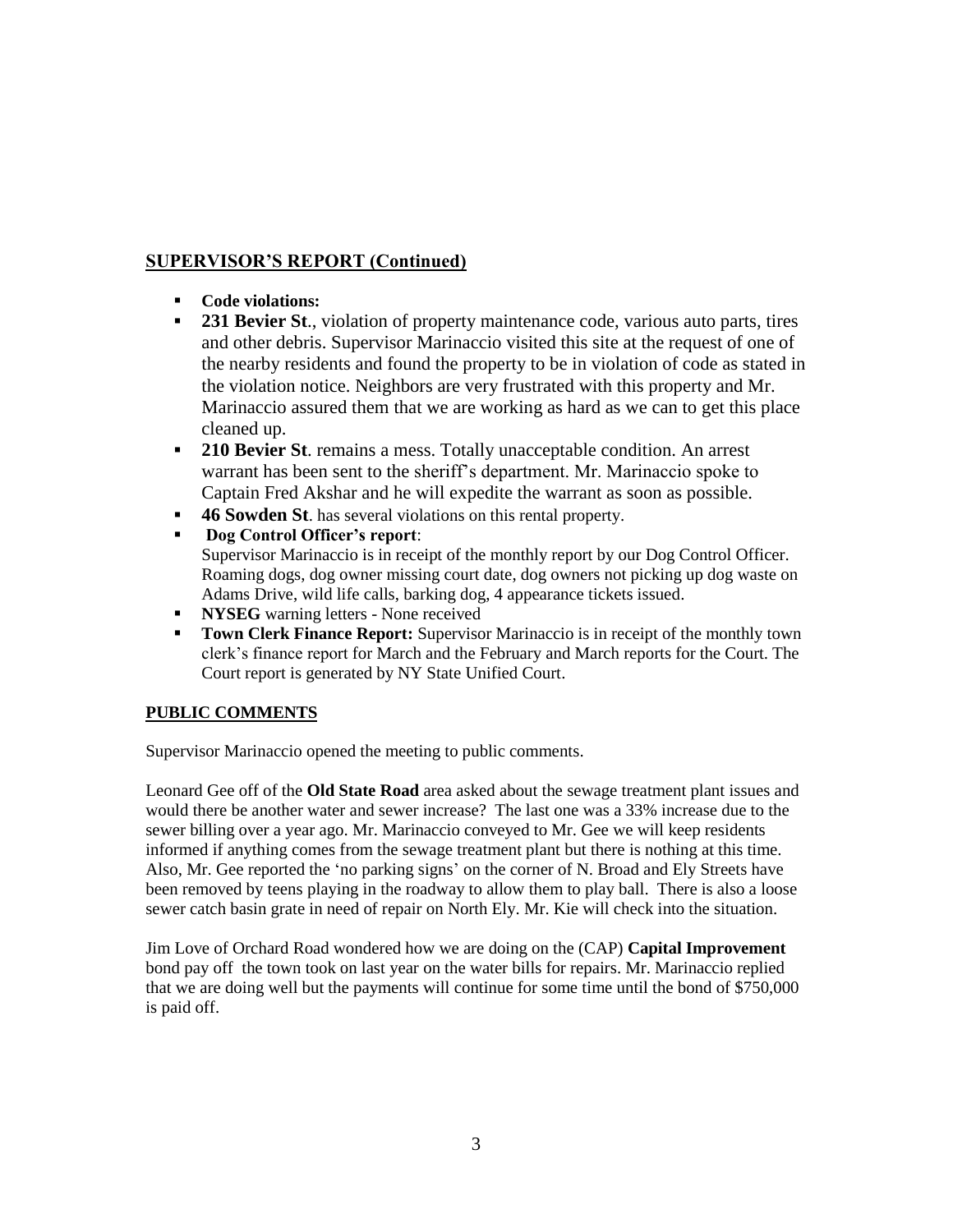## **APPROVAL OF MINUTES**

On a motion by Councilman Morabito seconded by Councilwoman Exley to approve the Work Session March 2, 2015 and Regular Meeting Minutes of March 9, 2015. All in favor. Vote -5 Ayes, Nays-0.

## **ABSTRACTS for approval**

On Motion from Councilman Gardner, seconded by Councilman Burns to approve abstract # 4 in the amount of  $$505,713.96$ . Vote Ayes  $-5$ , Nays  $-0$ .

Supervisor Marinaccio voting Aye Councilman Morabito voting Aye Councilman Burns voting Aye Councilwoman Exley Aye Councilman Gardner Aye Unanimously passed and noted as duly adopted.

#### **Abstract Summary of Audited Vouchers for Funds respectively in the amount(s) of \$:**

| Voucher #4 for March 2015 year in the amount of \$505,713.96: |  |  |
|---------------------------------------------------------------|--|--|
|---------------------------------------------------------------|--|--|

| <b>General Fund</b>                          | \$173,654.15 |
|----------------------------------------------|--------------|
| <b>Part Town</b>                             | \$414.00     |
| <b>Highway</b>                               | \$15,701.59  |
| <b>Fire districts</b>                        | \$0.00       |
| <b>Light Districts</b>                       | \$6,114.72   |
| <b>Refuse &amp; Garbage</b>                  | \$7,862.42   |
| <b>Sewer Operating Dist.</b>                 | \$224,817.26 |
| <b>Water Operating Dist.</b>                 | \$77,149.82  |
| <b>Water Debt-Water Line/Replace/Repairs</b> | \$00.00      |

## **ATTORNEY**

## **STATUS OF TOWN OF CHENANGO REGARDING ANNEXATION OF 932 UPPER FRONT STREET TO TOWN OF CHENANGO**

Mr. Blaise stated there is progress with the **County Planning Department** to prepare new maps of the adjusted town boundaries following the annexation. They are working on the verbiage to ensure they are accurately documented on the map.

## **TRANSFER OF PHELPS STREET PROPERTY**

Attorney Blaise reported the deed documents were sent to Mrs. Burke by her attorney who is now living in Florida. Once the documents come back to us we can work on the transfer and we will then own the property. In the interim Supervisor Marinaccio reached out to the **Town of Kirkwood** to possibly assist in funding this road once we own it.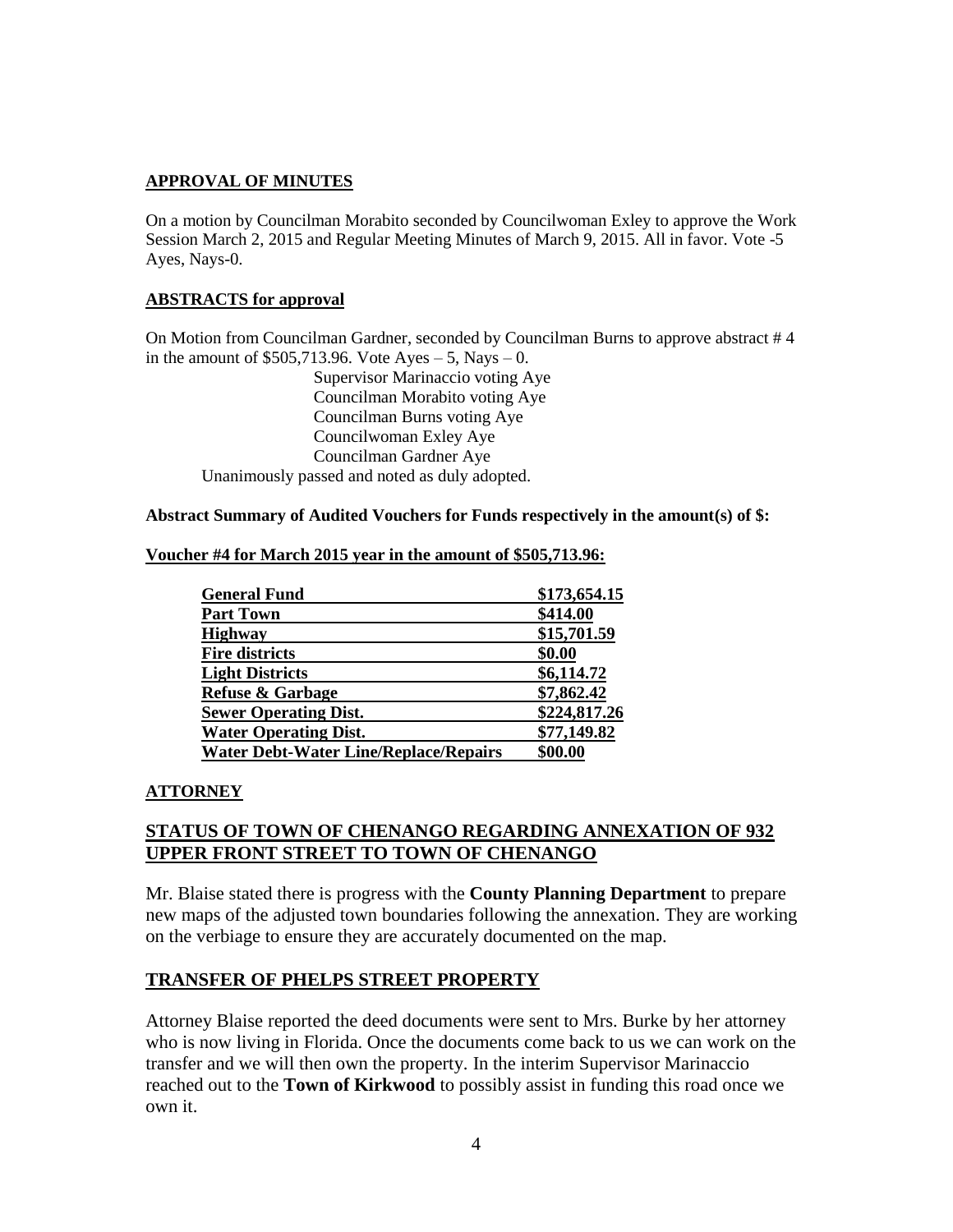## **REVISED REFFERENDUM TO TRANSFER OF MARION STREET TO MR. & MRS. KATUSHA**

Attorney Blaise had all of the documents for Supervisor Marinaccio to sign tonight to finalize the transfer to the Katusha's for the closing and filing of documents.

### **RESOLUTION 2015-7**

The following Resolution was offered by Councilwoman Exley, who moved its adoption, seconded by Councilman Gardner.

BE IT RESOLVED, by the Town Board of the Town of Dickinson, Broome County, New York as follows: **Resolution to make available expanded the coverage provided by General Municipal Law § 209-i(1-b).**

The question of adoption of the foregoing Resolution was duly put to a vote on roll call which resulted as follows: All in favor. Vote  $Ayes - 5$ , Nays  $- 0$ .

> Supervisor Marinaccio voting Aye Councilman Morabito voting Aye Councilman Burns voting Aye Councilwoman Exley Aye Councilman Gardner Aye

All in favor.

The resolution is attached.

### **NEW YORK STATE DEPARTMENT OF TRANSPORTATION PROJECTS**

Attorney Blaise reviewed a tentative draft agreement regarding the **NYSDOT** lighting project along US 11 from the City Line to Bevier Street which resulted from a recent meeting with the **City of Binghamton**. The **NYS DOT** will install the system, which the town will own and obligation to maintain the system for 20 years. If the town falters, the **NYS DOT** can impose a monetary penalty. Supervisor Marinaccio will follow-up with the **NYSDOT** to request a draft contract acknowledging Mr. Blaise's comments.

One matter we have to resolve is traffic control by police during the installation of said lights. Since the town does not have its own municipal police force we will have to make plans for this through the **BC Sheriff or New York State Police.**

Regarding the other two (2) **NYSDOT** projects we need to wait for further information from the **NYSDOT** before we draw up resolutions for these projects**.** One is the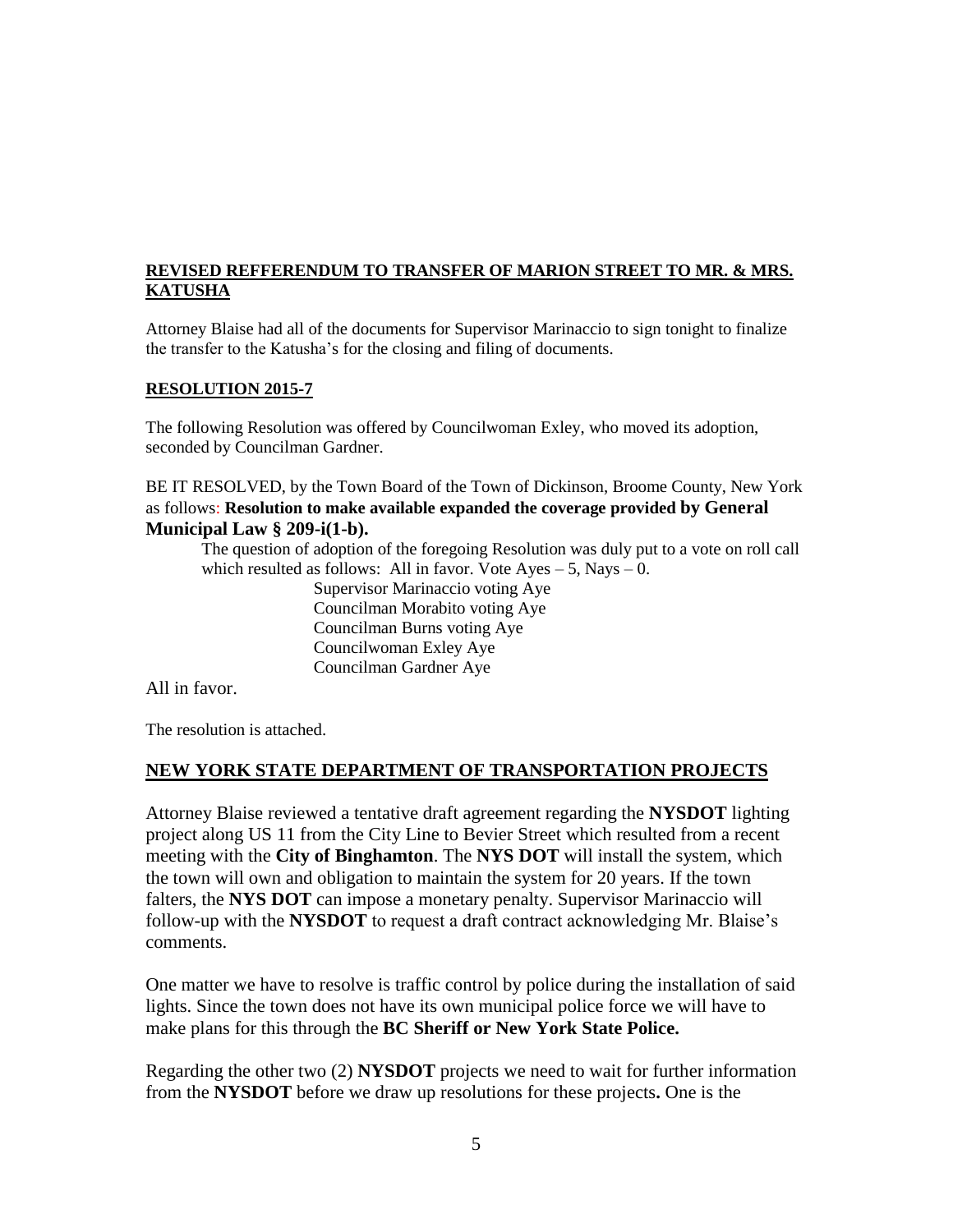maintenance of the proposed multi-use trail along Route 11 from Bevier Street on up and the other is the installation of the noise barrier along Route 17/Sowden Street.

### **RESOLUTION 2015-8**

The following Resolution was offered by Councilman Morabito, who moved its adoption, seconded by Councilwoman Exley.

BE IT RESOLVED, by the Town Board of the Town of Dickinson, Broome County, New York as follows: **By this resolution, the Town Board of the Town of Dickinson hereby appoints Susan Cerretani as Town Clerk to fill the unexpired term of Wanda Broczkowski, effective end of business, May 8, 2015. Said appointment shall be for the remainder of 2015 or until a Town Clerk is sworn in following the general election of November 2015, whichever is earlier.**

The question of adoption of the foregoing Resolution was duly put to a vote on roll call which resulted as follows: All in favor. Vote  $Ayes - 5$ , Nays  $- 0$ . Supervisor Marinaccio voting Aye Councilman Morabito voting Aye Councilman Burns voting Aye Councilwoman Exley Aye Councilman Gardner Aye

All in favor.

The resolution is attached.

### **RESOLUTION 2015-9**

The following Resolution was offered by Councilman Gardner, who moved its adoption, seconded by Councilman Burns.

BE IT RESOLVED, by the Town Board of the Town of Dickinson, Broome County, New York as follows: **By this resolution, the Town Board of the Town of Dickinson hereby appoints Wanda Broczkowski as Deputy Town Clerk to fill the unexpired term of Susan Cerretani, effective end of business, May 8, 2015. Said appointment shall be for the remainder of 2015.**

The question of adoption of the foregoing Resolution was duly put to a vote on roll call which resulted as follows: All in favor. Vote  $Ayes - 5$ , Nays  $- 0$ . Supervisor Marinaccio voting Aye Councilman Morabito voting Aye Councilman Burns voting Aye Councilwoman Exley Aye Councilman Gardner Aye

All in favor.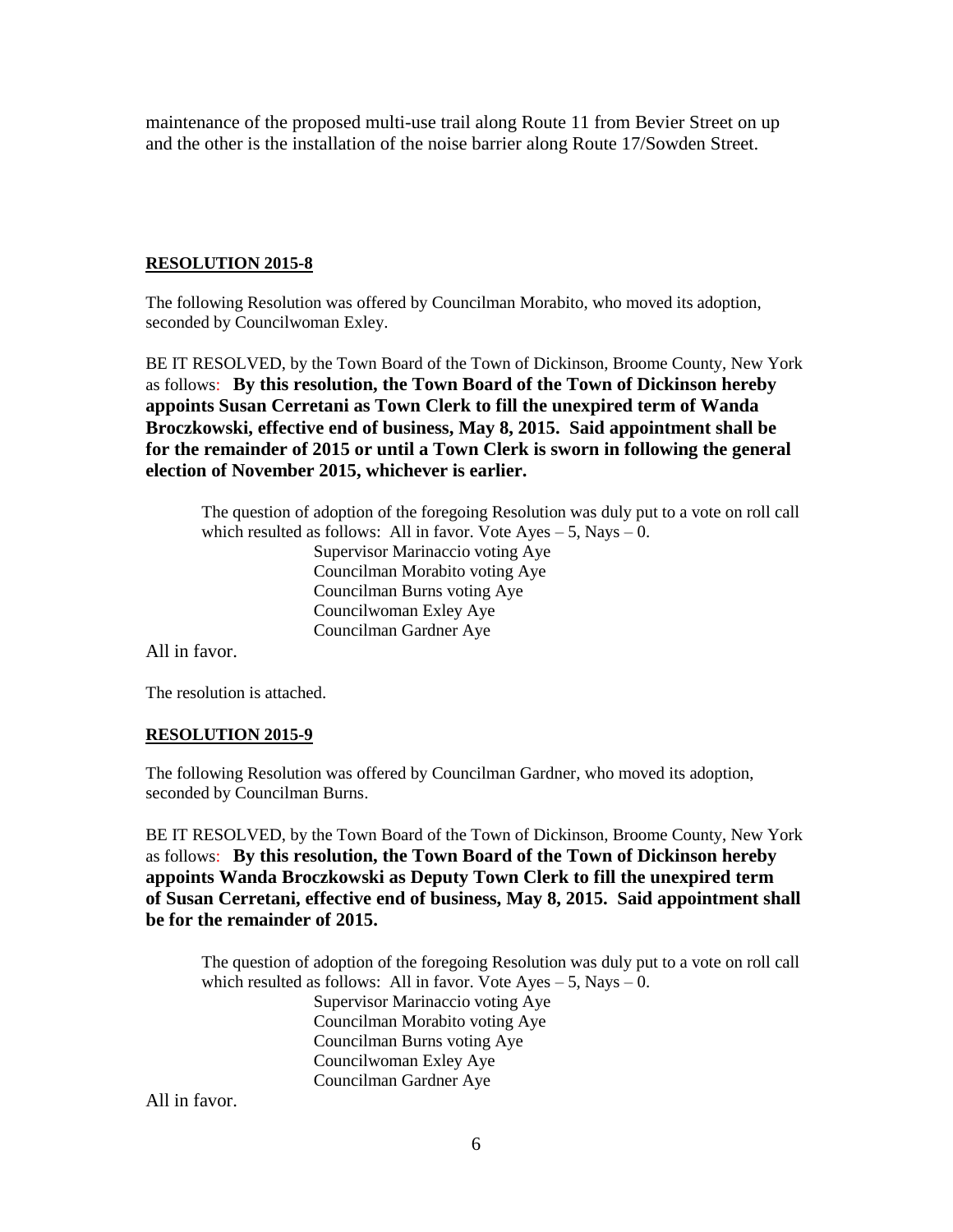The resolution is attached.

## **RESOLUTION 2015-10**

The following Resolution was offered by Councilman Morabito, who moved its adoption, seconded by Councilman Gardner.

BE IT RESOLVED, by the Town Board of the Town of Dickinson, Broome County, New York as follows: **Resolution to accept the PTFC membership roll so as to provide VFBL coverage to protect its members.**

The question of adoption of the foregoing Resolution was duly put to a vote on roll call which resulted as follows: All in favor. Vote  $Ayes - 5$ , Nays  $- 0$ .

Supervisor Marinaccio voting Aye Councilman Morabito voting Aye Councilman Burns voting Aye Councilwoman Exley Aye Councilman Gardner Aye

All in favor.

# **CHAIR**

# **SUNRISE TERRACE JAMES SYRON BALL FIELD MEMORIAL**

Supervisor Marinaccio made the board aware a **Sunrise Terrace** resident James Syron who recently passed away. For decades Mr. Syron was a champion of Little League coaching and supporting all youth at the Sunrise Terrace ball field. Mr. Marinaccio received a communication from Michael Keenan regarding a group of people wishing to donate several hundred dollars to be made in his name. Mr. Marinaccio will keep us informed once he learns what the donation amount will be and after contacting the Sunrise Terrace Community Center people.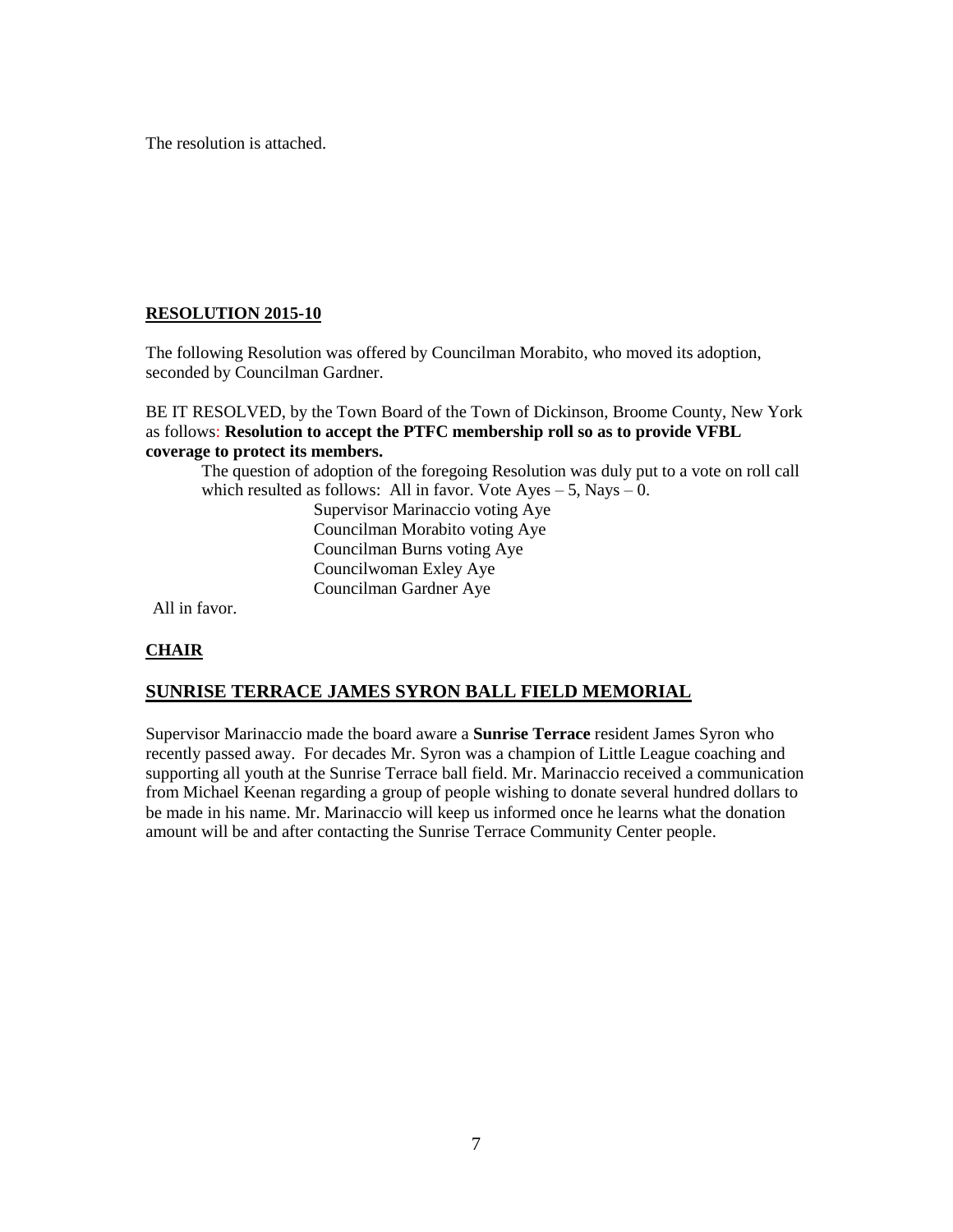### **COMMITTEE REPORTS:**

#### **PUBLIC WORKS – WATER & HIGHWAY DEPARTMENT**

- 1. Joel Kie, Public Works Commissioner reported on the upcoming **Annual Clean-up Day** scheduled for Saturday April  $25<sup>th</sup>$  from 9:00 a.m. to 3:00 p.m. This event will include white goods with doors removed and tires of eight (8) per residence. Last year 2014 it was very successful and we spent \$725 for the event. Mr. Kie stated it will cost us less than \$1,000 for this year. Mr. Kie received a proposal and agreement from **Rogers Service Group** for \$125.00 per hour for four hours for a cost of \$500.00 from 9:00 a.m. – 1:00 p.m. In reviewing the quote it stated the Town is responsible for items being disposed and should any items be put into these containers that can damage the shredding knives on the Mobile Shredding Unit would make the Town liable for damages to the equipment. The board elected to withdraw the quote unless this disclaimer might be rescinded. Mr. Kie will check into the Roger's quote.
- 2. Public Works Commissioner Kie reported the **Sunrise Terrace** water pump went out. The cost is minimal to refurbish and luckily we had a back-up pump.
- 3. Under **CMOM,** the estimate for the Bellaire storm sewer repair will cost \$119,000 so Mr. Kie instead is recommending to relines the sewer pipe for \$79,357.10. This is the one that goes under the highway.
- 4. The wording under the sections for water and frozen pipes category in the Code book of who is responsible for repairing frozen pipes has some discrepancies. Mr. Kie will provide a list to Attorney Blaise for further clarification.
- 5. The **Village of Port Dickinson** has a different **CHIPS** formula which is the **State Consolidated Local Highway Assistance Program**. This is an inter-fund transfer from the general fund which is received to balance the **Highway Department County Road Fund**. It has come out under the formula the Village has the same amount of money coming to them as the Town even though they have less highway miles . We just found out we each received a \$6,000 increase. In addition the Village and the Town each received \$3,000 to \$4,000 for winter emergency recovery.
- 6. Regarding the proposed **MICROTEL** Commissioner Kie stated Mr. Millet needs his lawyers to contact our Town attorney before they proceed. Mr. Kie and Supervisor recommend we contact them to understand how to proceed as there is much to do.
- 7. Municipal grants information was received in an Email by the Town Clerk and forwarded it to Mr. Kie. He will pursue applying for a grant for the Water and Highway Departments. Supervisor Marinaccio agreed to work with him.
- 8. The new owner, Ken Patel of the **Red Roof Inn**, the former **Super 8** is repairing the building, cleaning and making upgrades which have been visible to the Town. He has been very cooperative with Code Enforcer Rafferty as well.
- 9. Mr. Kie is placing the salt order for the **2015-2016 winter season** for the **Town and the Village**. He will probably order the same as last year which is an educated guess.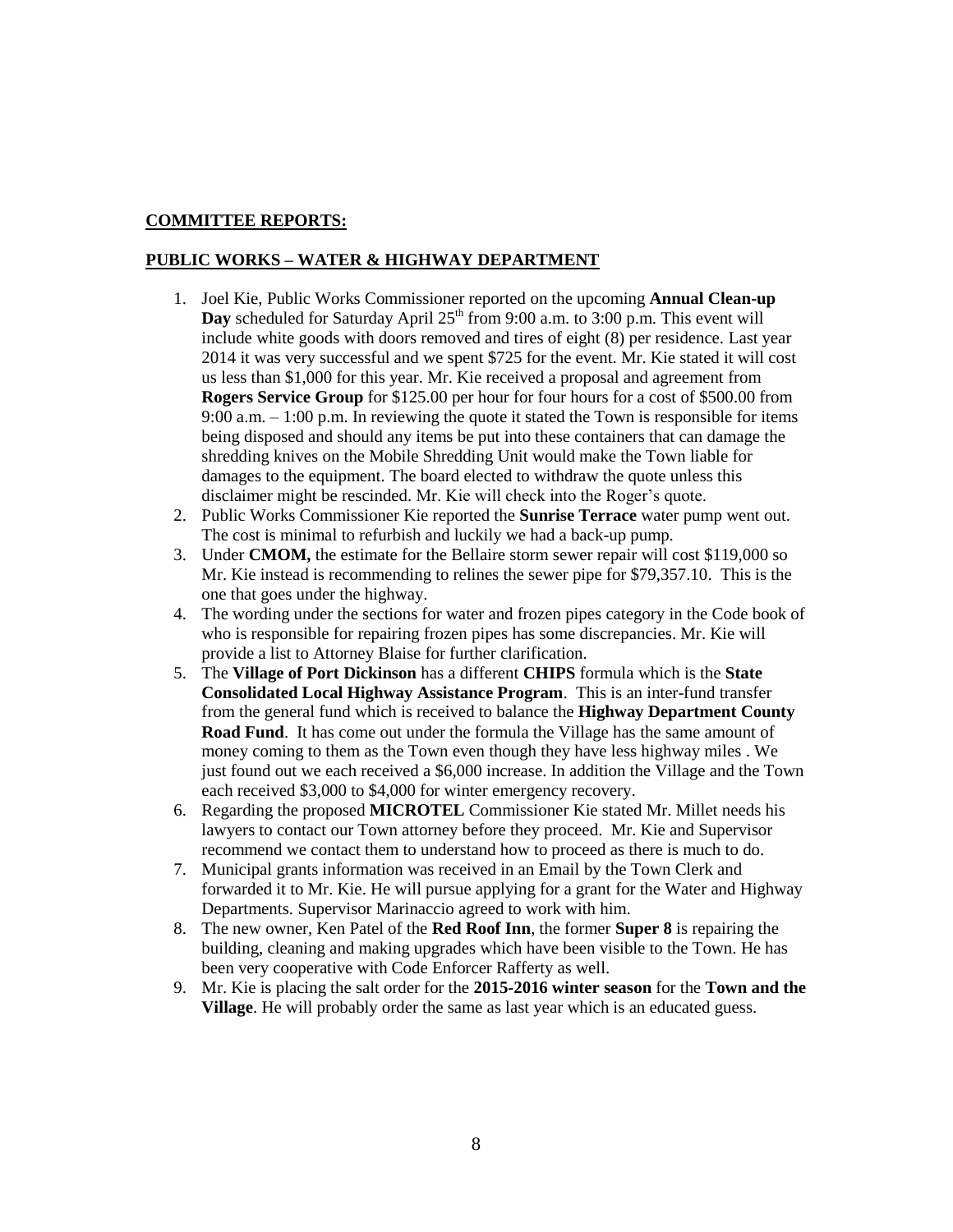## **BINGHAMTON JOHNSON CITY JOINT SEWAGE TREATMENT PLANT MEETING REPORT**

*Supervisor Marinaccio requested the Engineer for the Town, Ron Lake to report on the recent*  **BJCJST Plant** *update meeting he attended in place of Supervisor Marinaccio. Mr. Lake stated there are several issues going on with the management and financial operations of the facility. The following are highlights of his report out. Discussions went on for 15 minutes.*

- Instead of a \$60 million grant the **BJCJST Plant** needs a different amount of \$175 million to make the needed **FEMA** repairs.
- **BJCJST Plant** has a \$14 million revenue account that they want to return to the outside users. If the money were given back to the towns it would be counterproductive because they would need to borrow or bond for repair money, the interest charge would have to be applied and charged back to the towns at a higher interest rate.
- Engineer for the Town Lake relayed outside users would like to see it stopped.
- The City of Binghamton and Johnson City control the budget.
- The Broome County Legislature to investigate the possibility of the County to take over the operation of the plant.
- Engineers of the **BJCJST Plant** agree that if the outside users went away the problems would remain the same.
- The outside users are stuck with a 1960's contract.

#### **CODE ENFORCEMENT**

None

### **PUBLIC COMMENTS**

None

### **PLANNING & ZONING BOARD**

Zoning – nothing new.

The Planning Board continues to work on the **Comprehensive Plan.** Chair, David Wasser commented he received a number of the resident short surveys back. Board Member Patrick Doyle will retrieve the electronic versions @ **Survey Monkey**. The next Planning Board meeting will be held on April  $27<sup>th</sup>$  at 6:00pm.

#### **FINANCIAL REPORTS**

### **COURT AND TOWN CLERK MONTHLY FINANCIAL REPORTS**

Councilman Morabito made a motion to accept the **Financial Reports** for the **Court and Town Clerk.** On a motion by Councilman Morabito seconded by Councilman Burns. All in favor.